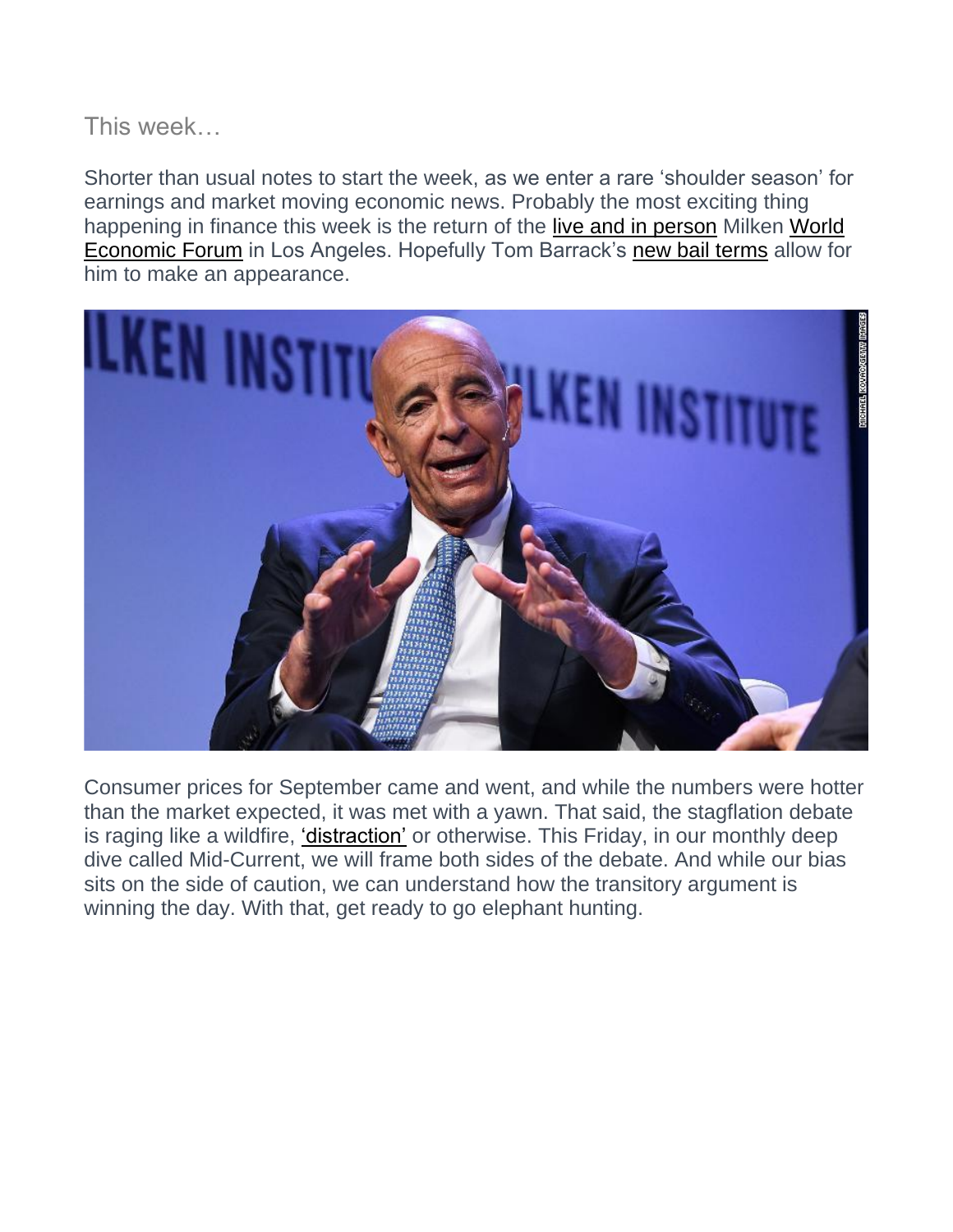

Aside from money center banks that reported earnings last week, the calendar is quiet this week. That story changes in seven days, but for now, enjoy the tranquility. This quarter should be a big one as well, supply chain issues aside. And while growth of 20% drops off at the end of Q4, an average of 10% looking ahead over the next two years isn't bad by any stretch of the market's imagination.

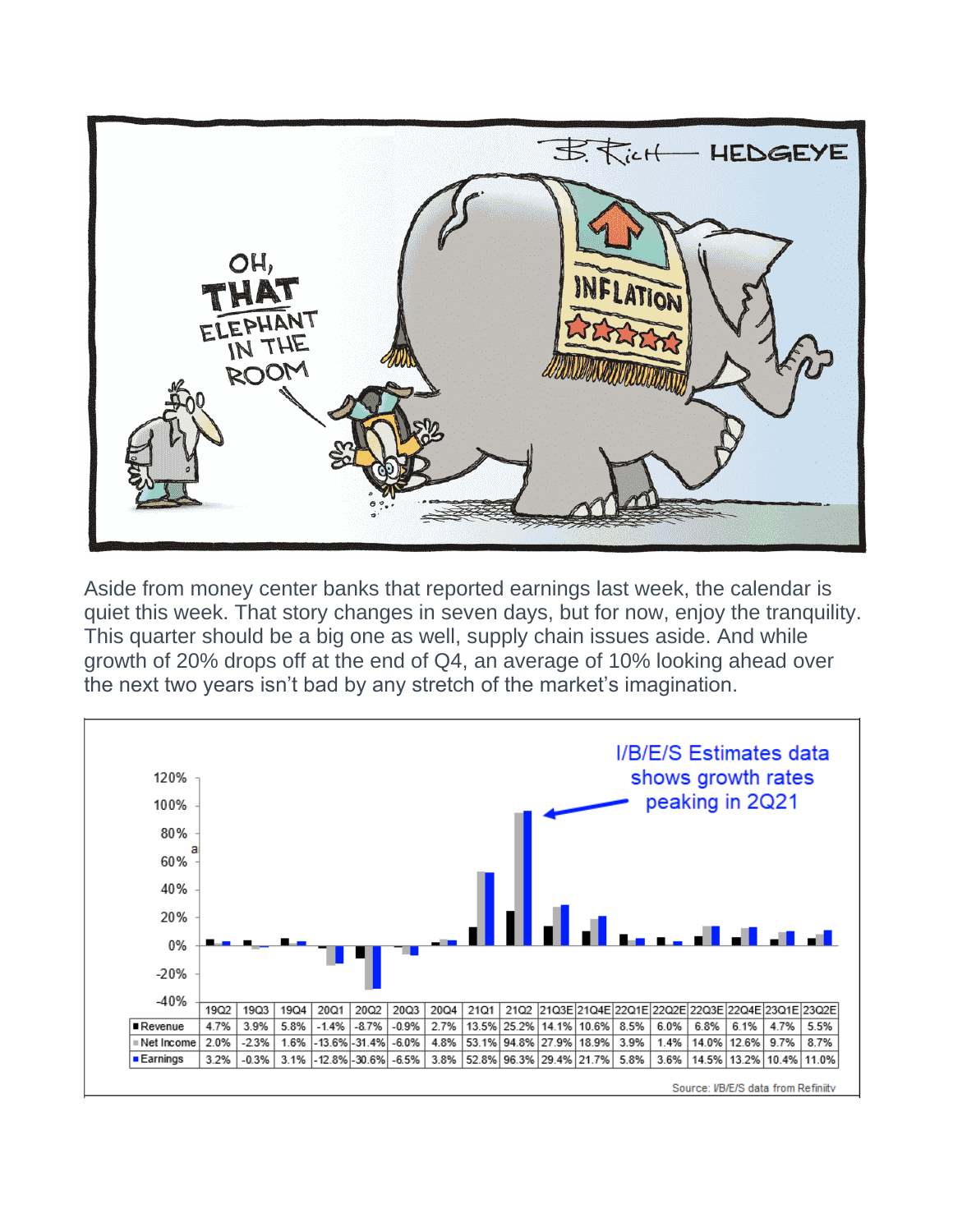A funny thing happened to Zillow's takeover of the home flipping market, they ran [out of](https://www.marketwatch.com/story/zillow-to-stop-purchasing-us-homes-after-building-big-backlog-and-facing-staff-shortages-bloomberg-2021-10-18) bodies to process transactions and contractors to do the required improvements to actually flip the home. Once again, the human side of the equation can't keep up with the algo machines.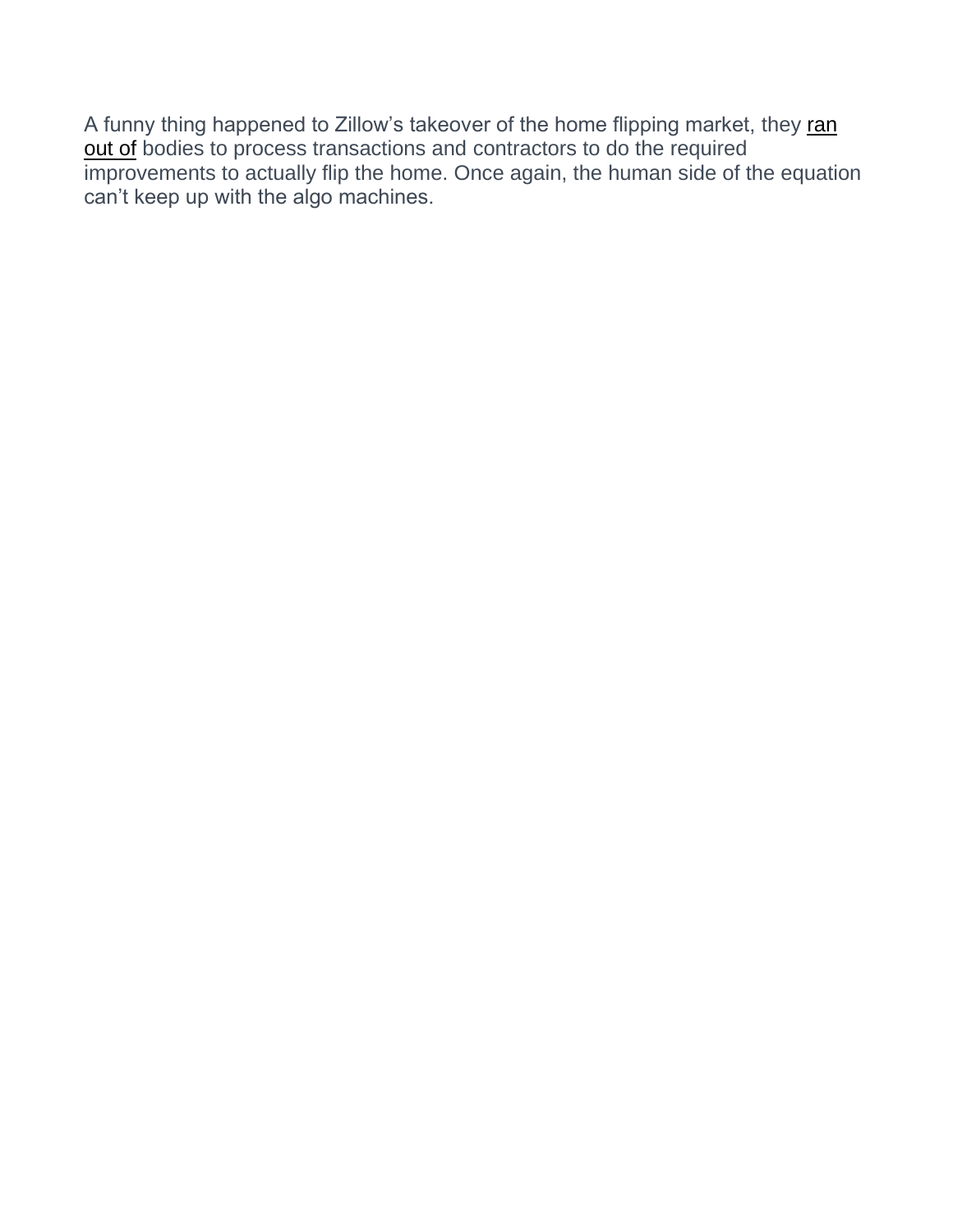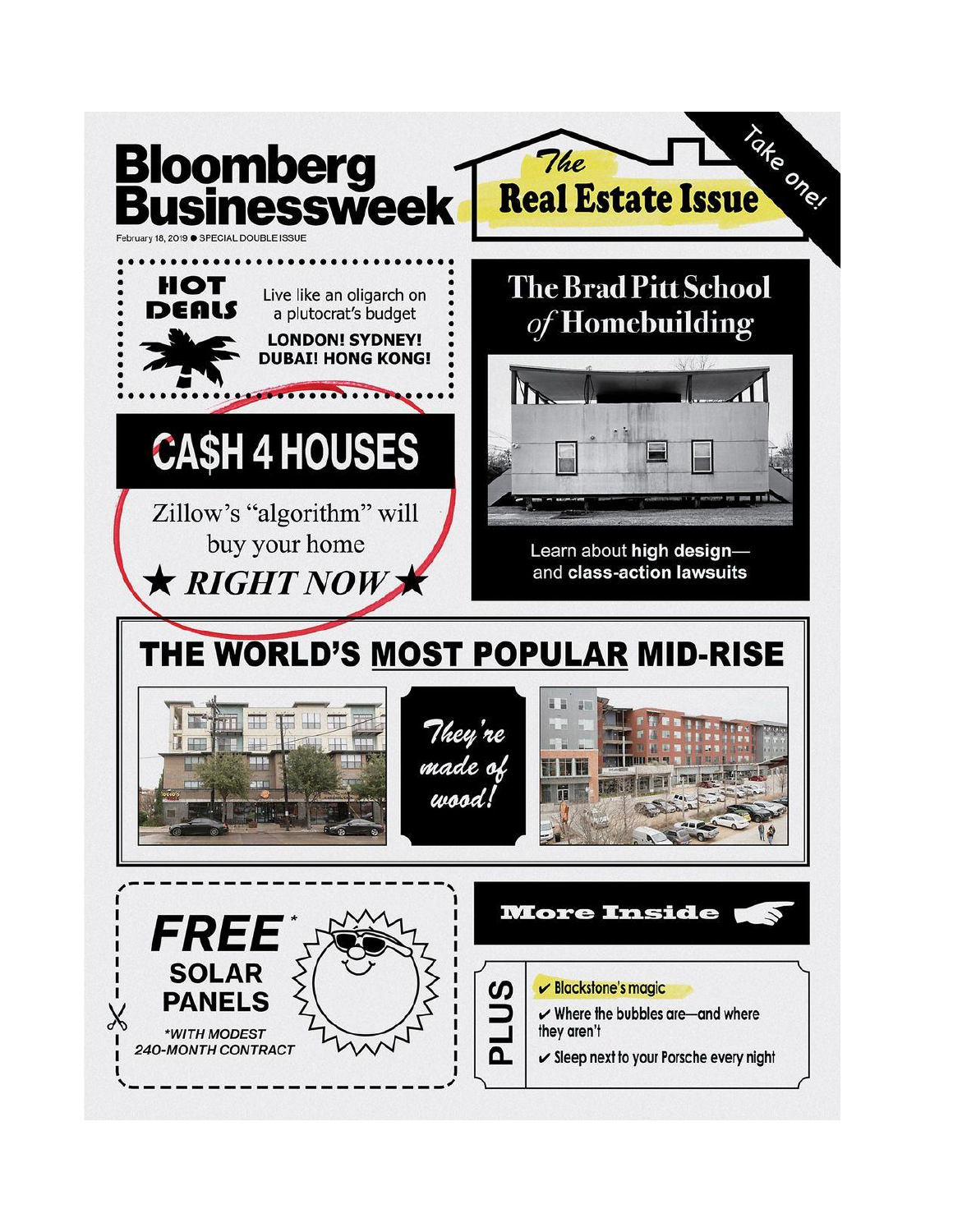America lost a hero this week when former Secretary of State, and head of the Joint Chief of Staff, Colin Powell passed away at the age of 84. While he will always harbor the painful distinction of being out front in terms of [advocating in favor](https://www.aljazeera.com/news/2011/9/11/colin-powell-regrets-iraq-war-intelligence) of the War in Iraq, his legacy is otherwise sterling.



His rules of [life's road ran on CNBC,](https://www.cnbc.com/2021/10/18/black-american-trailblazer-colin-powells-13-rules-for-life-and-work.html) and they are well worth taking the time to read and reflect on as the they aptly apply to business. Among them, trust your gut and be optimistic.

Colin Powell accomplished his goals by adopting a handful of key life principles along the way. Thirteen of them, in fact.

His career spanned combat duty in Vietnam, his appointment as the youngest-ever chairman of the Joint Chiefs of Staff in [1989](https://www.latimes.com/archives/la-xpm-1989-08-10-mn-413-story.html) and an aggressive push for the Iraq War under President George W. Bush. That last element of his legacy haunted Powell later in life, he [admitted](https://www.aljazeera.com/news/2011/9/11/colin-powell-regrets-iraq-war-intelligence) to Al Jazeera in 2011.

Throughout the ups and downs, Powell lived by a set of "13 rules," which he laid out in his 2012 memoir, ["It Worked For Me: In Life and Leadership.](https://smile.amazon.com/Worked-Me-Life-Leadership/dp/0062135139/ref=sr_1_2?dchild=1&keywords=it+worked+for+me&qid=1607112762&sr=8-2)"

Here are those rules for success and leadership: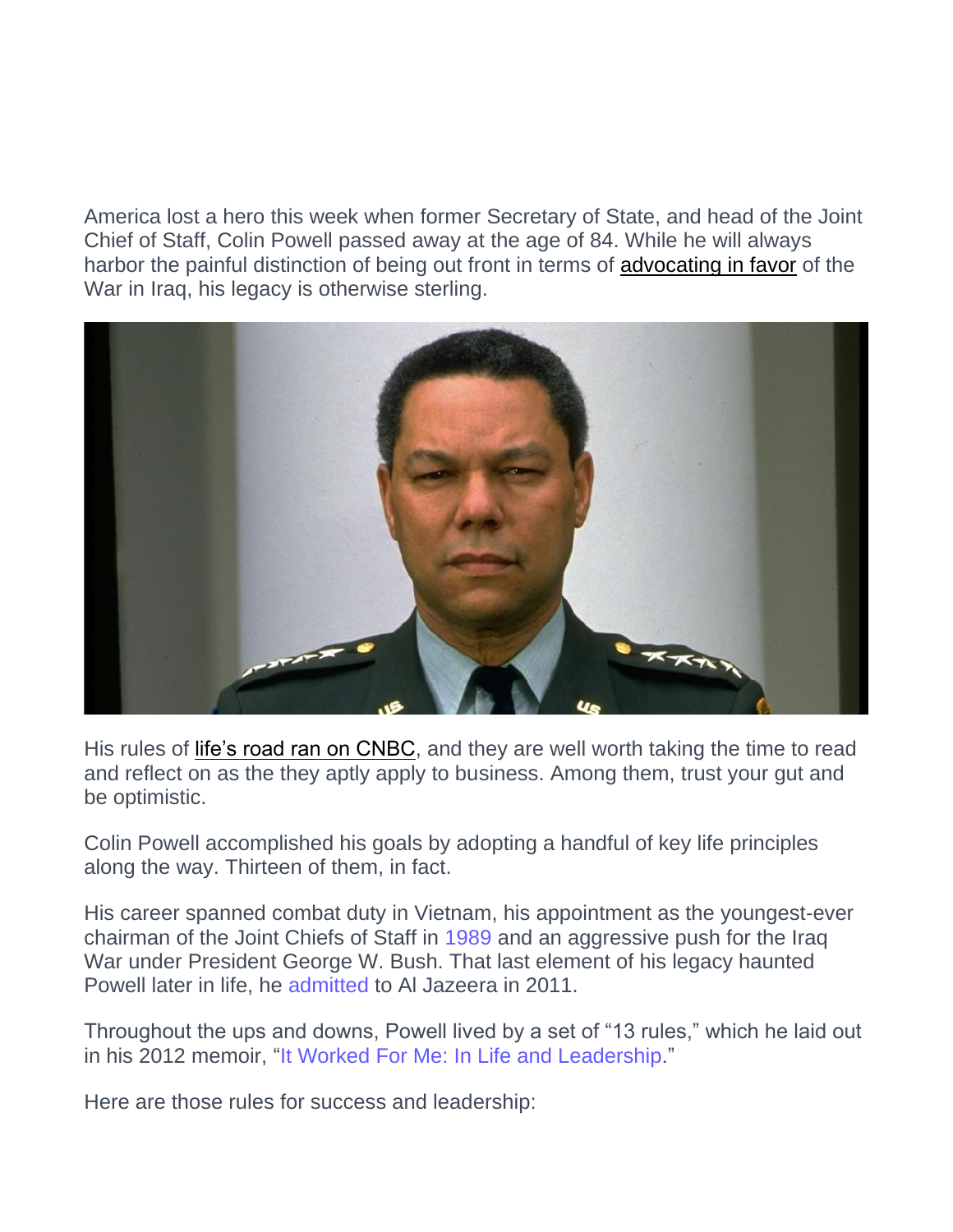# **1. It ain't as bad as you think. It will look better in the morning.**

This rule reflects an attitude, not a prediction. "I have always tried to keep my confidence and optimism up, no matter how difficult the situation," Powell wrote.

A good night's rest, Powell noted, usually reduces any problem or conflict. He also wrote that leaders should leave their office every night with "a winning attitude," even while dealing with major problems, to convey strength to their team.

#### **2. Get mad, then get over it.**

Everyone gets mad. But, as Powell wrote, "staying mad isn't useful."

"I've worked hard over the years to make sure that when I get mad, I get over it quickly and never lose control of myself," he wrote. "With a few lapses I won't discuss here, I've done reasonably well."

#### **3. Avoid having your ego so close to your position that when your position falls, your ego goes with it**.

One of Powell's tricks for combating ego: encouraging his commanders and staff to argue with him.

His guidance was simple: "Disagree with me, do it with feeling, try to convince me you are right and I am about to go down the wrong path," he wrote. "You owe that to me; that's why you are here."

Minimizing your ego is crucial to success, he noted, adding that any decision "is not about you or your ego; it is about gathering all the information, analyzing it, and trying to get the right answer."

#### **4. It can be done.**

For Powell, success was sometimes a self-fulfilling prophecy: If you believe that it's possible, he argued, you're more likely to attain it.

"Don't surround yourself with instant skeptics," Powell wrote. "At the same time, don't shut out skeptics and colleagues who give you solid counterviews."

His recommendation: Listen to what the skeptics have to say, while staying focused and positive on your goal. Sometimes, their concerns can help you address your blind spots.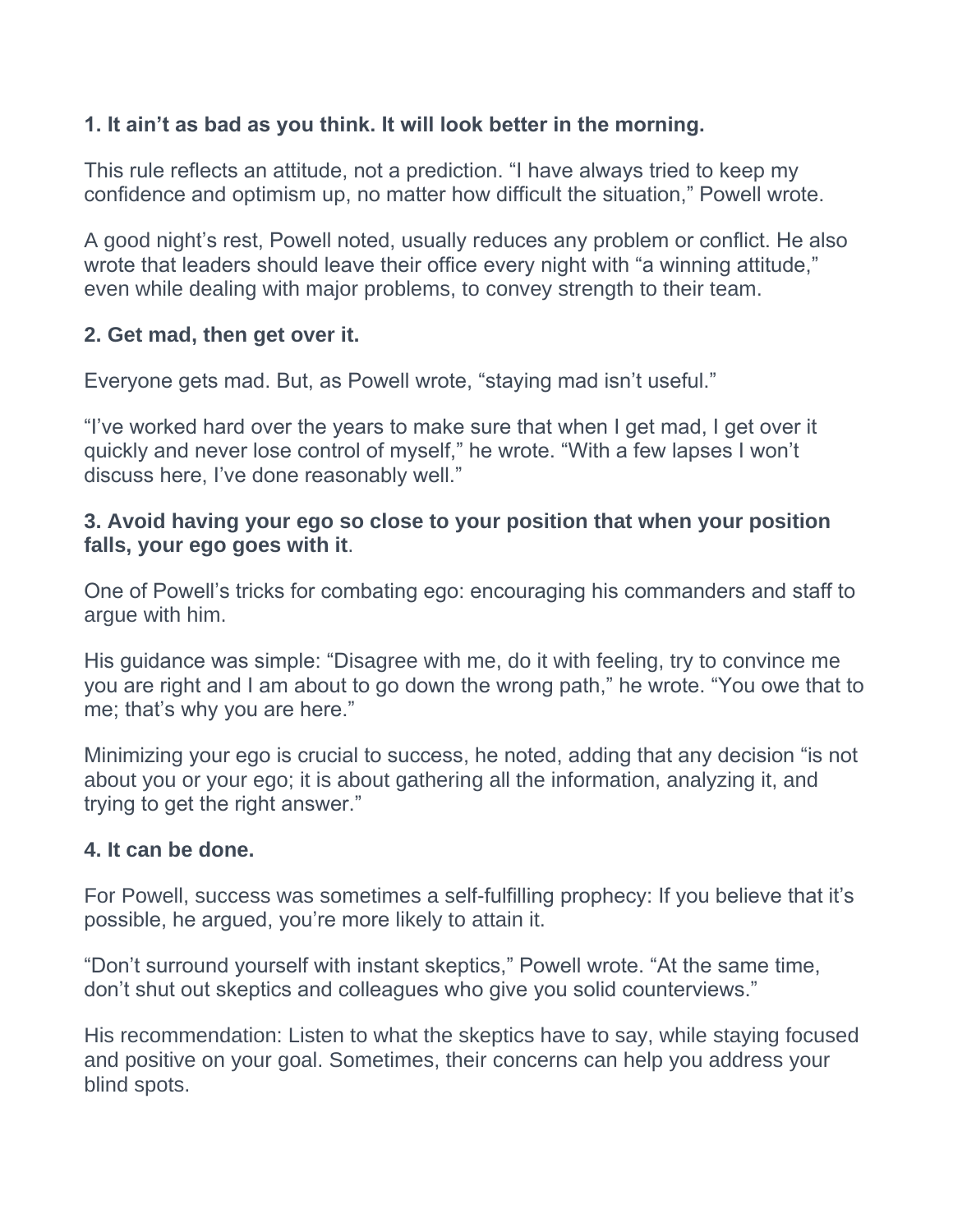# **5. Be careful what you choose: You may get it.**

For Powell, this rule could also be summed up with four words: "Don't rush into things."

Even when you need to make fast decisions, there's almost always time to examine the pros and cons, he noted — and when you can, you should.

"Some bad choices can be corrected," Powell wrote. "Some you'll be stuck with."

# **6. Don't let adverse facts stand in the way of a good decision.**

Powell's key to great leadership was pretty simple: "superb instinct." Or, in other words, trust your gut.

When faced with a tough decision, Powell wrote, you should gather as much information as possible — but in the end, use your judgment and instincts to make the right decision.

"This is when you look deep into your own fears, anxiety, and self-confidence. This is where you earn your pay and position," he wrote.

# **7. You can't make someone else's choices. You shouldn't let someone else make yours.**

You can always ask other people for advice when making decisions. Just don't let someone else take over your decision-making process, Powell advised.

"Seek the advice of others, but be aware that people are always around who are full of advice and sure they know how you should decide," he wrote. "All too often, your decision affects them and they are pushing you in a direction that's more in their interest than yours."

# **8. Check small things.**

As a leader, Powell noted, he'd often drop in on other departments and wander around the office to see what others were working on. That's because for him, success was built off small details.

"Leaders have to have a feel for small things — a feel for what is going on in the depths of an organization where small things reside," he wrote.

# **9. Share credit.**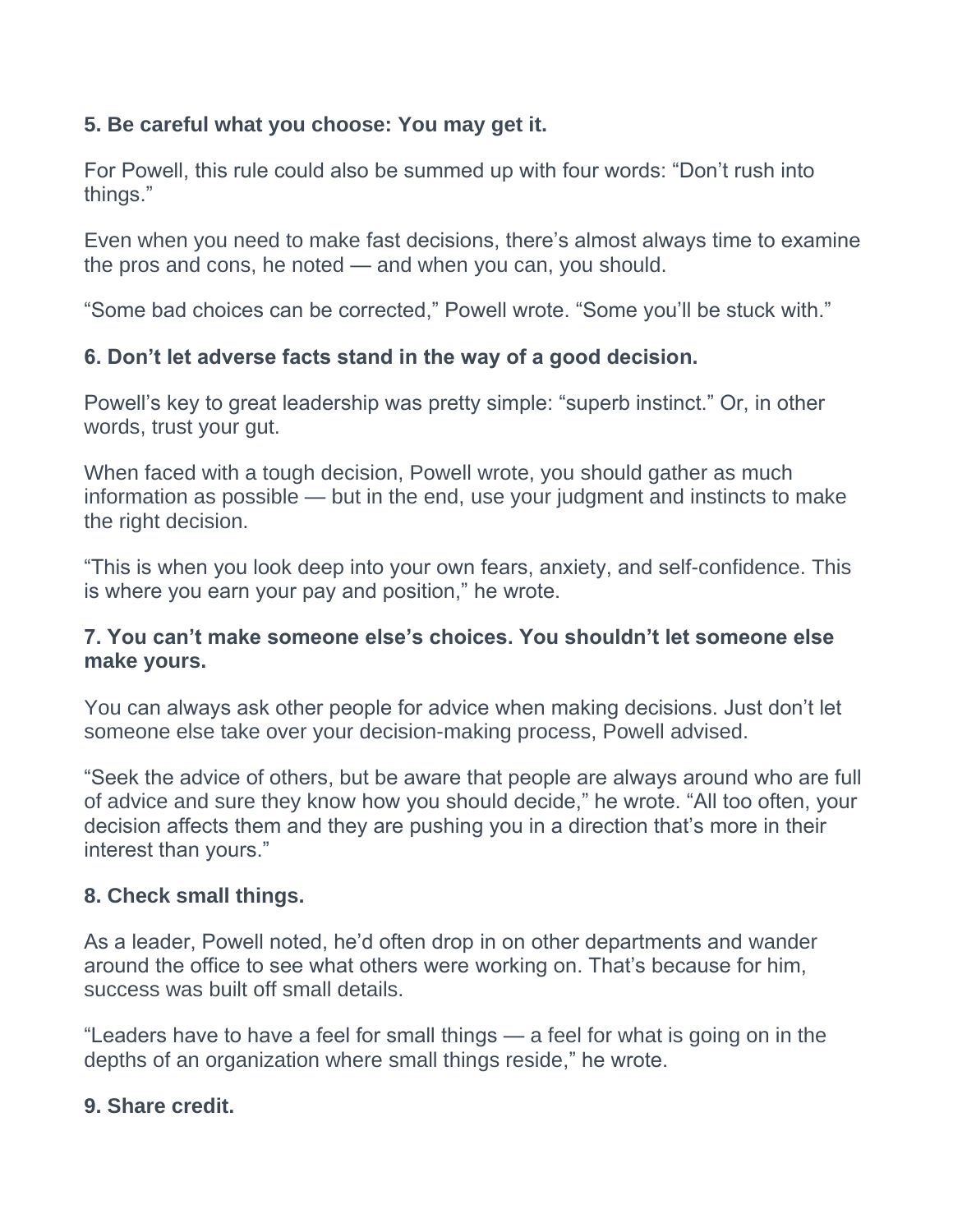When done correctly, Powell wrote, success should also a team sport — and when something goes well, you need to share the credit across the entire organization.

"Let all employees believe they were the ones who did it. They were," Powell wrote, adding that people need recognition and a sense of worth "as much as they need food and water."

#### **10. Remain calm. Be kind.**

When situations become chaotic, Powell wrote, stay calm and kind: "In the 'heat of battle' — whether military or corporate — kindness, like calmness, reassures followers and holds their confidence."

Think about the type of leader you'd want to follow in times of crisis. Then, think about the type of leader you'd want to avoid.

Be the former, not the latter.

#### **11. Have a vision. Be demanding.**

Powell says employees need to know where their leaders are taking them, and why. So, if you're leading people, you need to define a "sense of purpose" and get your team to believe in it as strongly as you do.

"Great leaders inspire every follower at every level to internalize their purpose, and to understand that their purpose goes far beyond the mere details of their job," Powell wrote.

The focus, he noted, should always be on getting better and better.

#### **12. Don't take counsel of your fears or naysayers.**

Every leader needs to learn and understand their fears to make good decisions. If you don't, your fears will control you in challenging times, Powell wrote.

"Fear is a normal human emotion. It is not in itself a killer," he explained. "We can learn to be aware when fear grips us, and can train to operate through and in spite of our fear."

As for naysayers, Powell wrote, they're more often wrong than right. Of course, sometimes they're correct — so they're worth listening to, but only in small doses. Use them as "one line" in your decision-making calculus, he advised.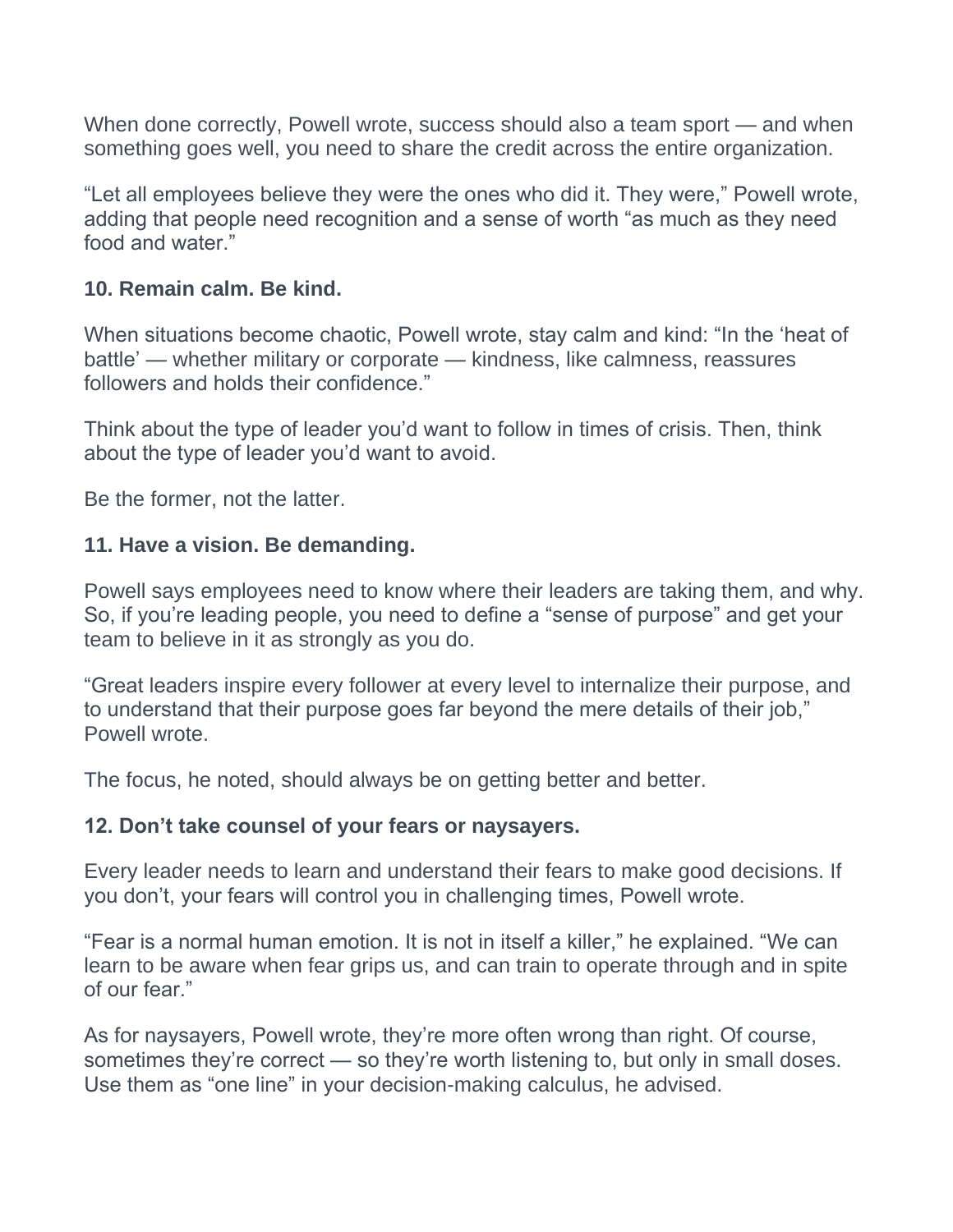"Listen to everyone you need to, and then go with your fearless instinct," he wrote.

# **13. Perpetual optimism is a force multiplier.**

The people around you will feed off your optimism, Powell wrote, adding that selfbelief is equally contagious: "If you believe and have prepared your followers, the follower will believe."

That, Powell wrote, was one of the greatest lessons he learned from the military where effective communication alone can be a competitive advantage.

"Having greater communication and command and control over your forces than your enemy has over his is a force multiplier," he wrote.

We, the true blue Gutty Little Bruin football faithful, had our wished granted on Sunday when ESPN announced that it's juggernaut program, College Football Gameday, will be [coming to you live](https://www.si.com/college/ucla/football/ucla-to-host-espn-college-gameday-for-upcoming-oregon-matchup) from the seaside hamlet of Los Angeles.



There a lot of things we like in life, but waking up at 6:00 am on Saturday mornings with the high anticipation of what the next three hours of college football life looks like is high on the list, [signs and all.](https://www.youtube.com/watch?v=RUbjy7f5pR0) Everyone has their own little geekdom they call their own, game day is mine. And while we can't claim any allegiance to wither LSU or Texas, we were there that morning under the Texas flag in Austin, and it was glorious. Hook em' Bruins.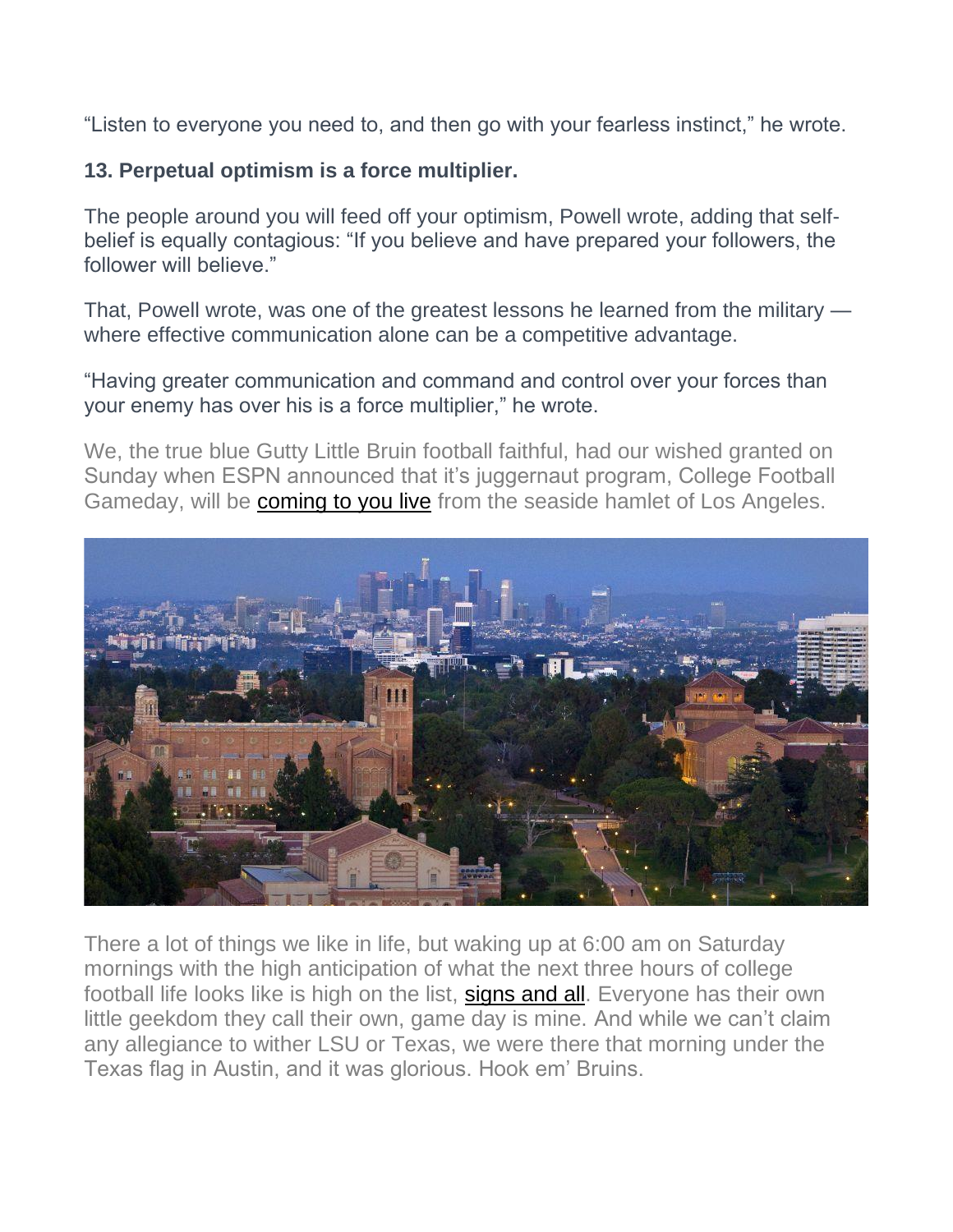

*DISCLOSURE: Stillwater Capital, LLC is a Registered Investment Adviser. Advisory services are only offered to clients or prospective clients where Stillwater Capital, LLC and its representatives are properly licensed or exempt from licensure. This website is solely for informational purposes.*

*Past performance is no guarantee of future returns. Investing involves risk and possible loss of principal capital. No advice may be rendered by Stillwater Capital, LLC unless a client service agreement is in place.*

*Stillwater Capital, LLC provides links for your convenience to websites produced by other providers or industry related material. Accessing websites through links directs you away from our website. Stillwater Capital, LLC is not responsible for errors or omissions in the material on third party websites and does not necessarily approve of or endorse the information provided. Users who gain access to third party websites may be subject to the copyright and other*